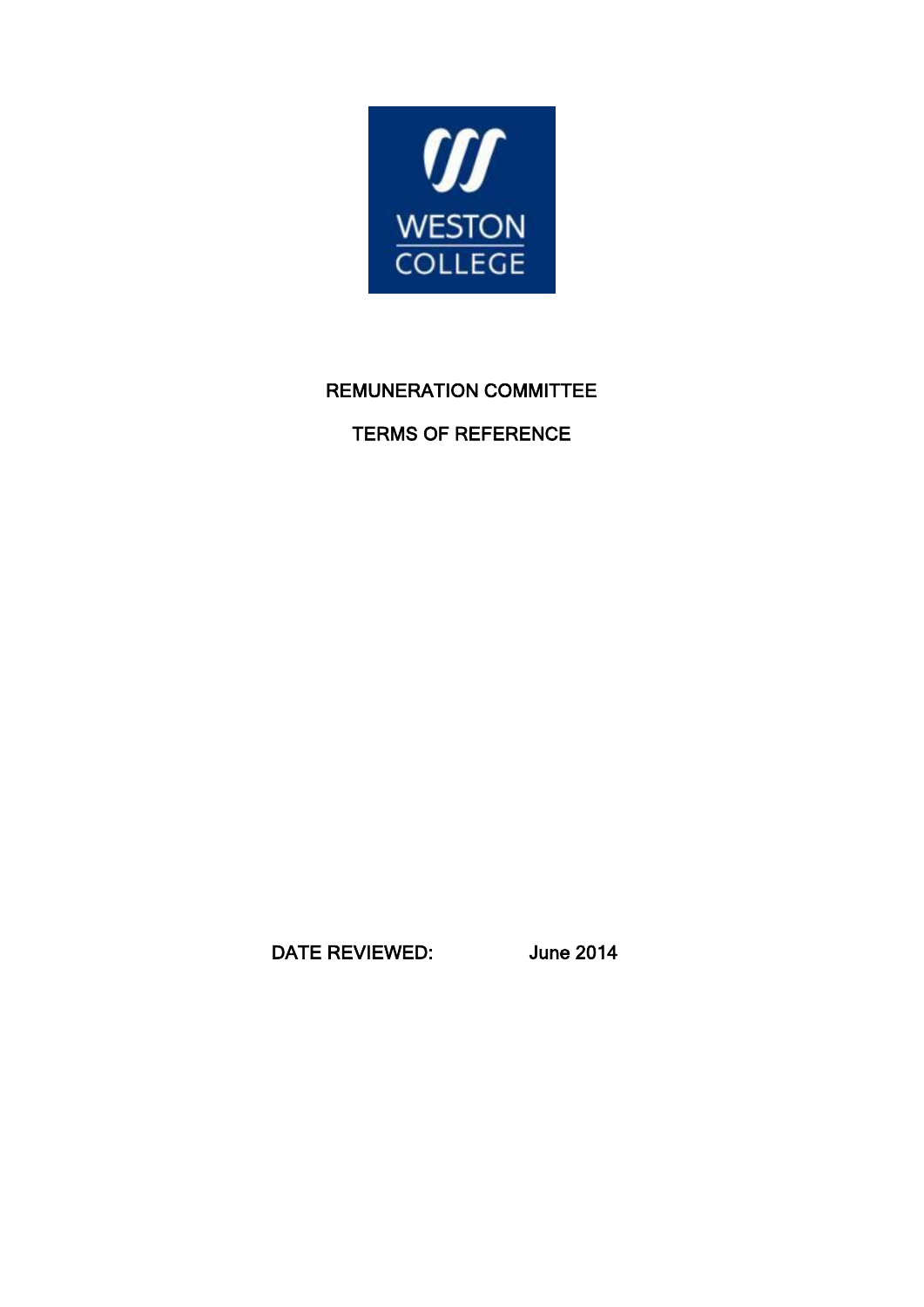

## WESTON COLLEGE CORPORATION

#### REMUNERATION COMMITTEE TERMS OF REFERENCE

## 1. AUTHORITY

- 1.1 This Committee is not a statutory committee required by the Instrument Articles of Government (January 2008).
- 1.2 The Committee exercises both delegated executive authorities on behalf of and an advisory function to the Corporation.
- 1.3 The Corporation has the responsibility for the appointment, grading, suspension, dismissal and determination of the pay and conditions of service of the holders of senior posts and the Clerk (including, where the Clerk is, or is to be appointed as, a member of staff his/her appointment, grading, suspension, dismissal and determination of pay in his/her capacity as a member of staff). This responsibility may be delegated in part.
- 1.4 The procedures for the appointment, suspension and dismissal of staff, including senior postholders, are outlined in Sections 12-16 of the Articles of Government.
- 1.5 The procedures for the suspension and dismissal of the Clerk are outlined in Section 17 of the Articles of Government.
- 1.6 "Senior Posts" required to be identified by the Corporation in accordance with Section 3 of the Articles of Government are currently:

Principal and Chief Executive Clerk to the Corporation

### 2. DELEGATED AUTHORITY

The Corporation has determined that the Remuneration Committee is responsible for:

2.1 The annual review, assessment and arrangements of the salaries and other terms and conditions of employment of Senior Postholders.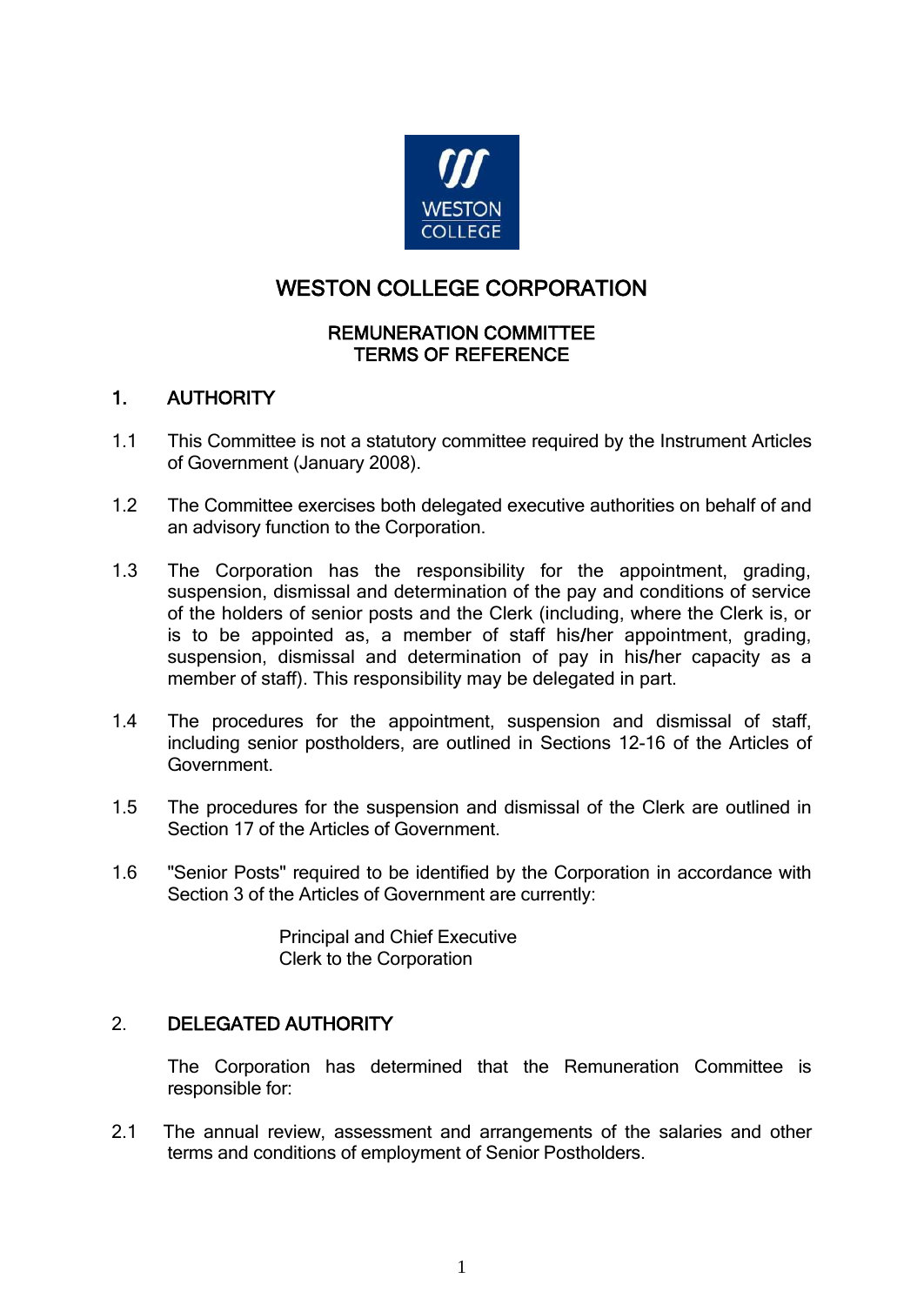2.2 Setting a framework for the pay and conditions of service of all other staff.

## 3. MEMBERSHIP

- 3.1 Up to four (4) governors.
- 3.2 Staff, student governors and the Principal may not be appointed to the Remuneration Committee and it is inappropriate for external parties to be members.

Please see separate schedule for current membership details.

## 4. QUORUM

- 4.1 The Quorum for each meeting shall be three (3) members.
- 4.2 Attendance is acceptable by telephone / video conferencing if members are remote from the College.
- 4.3 If at any time the Committee has only three members then in exceptional circumstances if one member cannot attend (for example sickness/travel) and an urgent decision is required the Committee will be quorate with two members present so long as approval is gained from the third member as soon as possible and confirmed at the next meeting.

## 5. MEETING CYCLE

5.1 As required with at least one meeting per calendar year.

### 6. DECLARATIONS OF INTEREST

6.1 Standing Orders relating to disclosure of interest apply to Committee meetings in the same way as they apply to Corporation meetings.

### 7. TERMS OF REFERENCE

- 7.1 The Remuneration Committee shall act in accordance with the delegated authority of the Corporation to determine the remuneration and all other Terms and Conditions of employment of the holders of Senior posts (Senior Postholders) and the Clerk and by reason of its nature, such determination shall be kept confidential as appropriate.
- 7.2 The Remuneration Committee shall advise the Corporation on the appraisal process for senior postholders including the Principal together with the outcomes from the annual appraisals. The appraisal of the Clerk shall also be reported to the Corporation.
- 7.3 Details of annual staff development activities undertaken by senior postholders including the Principal and the Clerk shall be presented to the Remuneration Committee with the appraisal outcomes and the Corporation shall be informed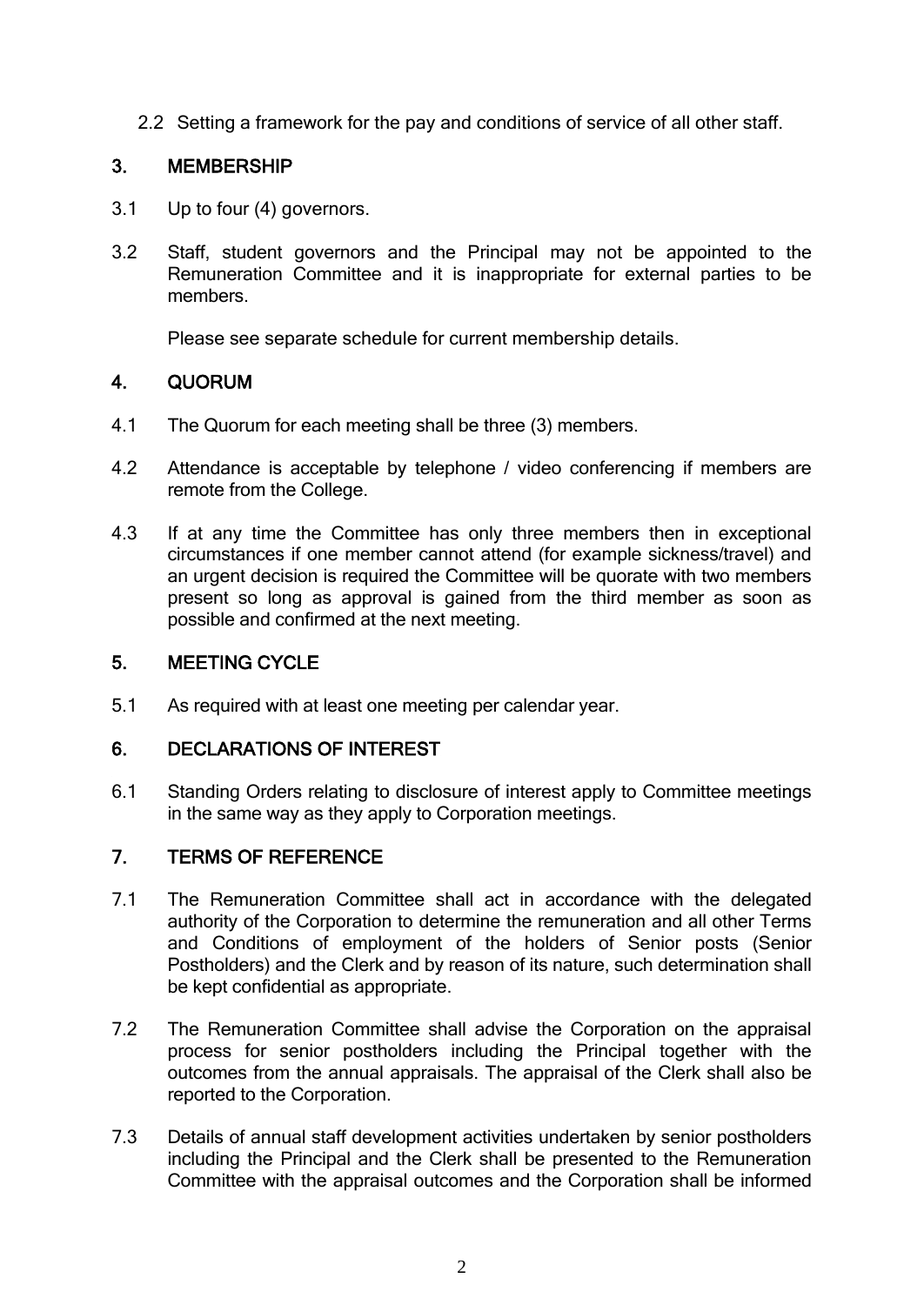appropriately.

- 7.4 The details of any determination shall be recorded and minuted confidentially. Any Governor (with the exception of Staff and Student Governors) wishing to view the details of any determination should do so through the Chair or Clerk to the Corporation.
- 7.5 The Remuneration Committee shall receive and consider reports from the Principal, which, although not specifically related to Senior Postholders, may be used to contextualise decisions taken in respect of 1.3.

#### 8. ADDITIONAL INFORMATION

8.1 The Remuneration Committee shall operate in a manner consistent with both the principles of openness and accountability and the degree of confidentiality required.

#### These revised Terms of Reference were approved by the Corporation on 10<sup>th</sup> July 2014